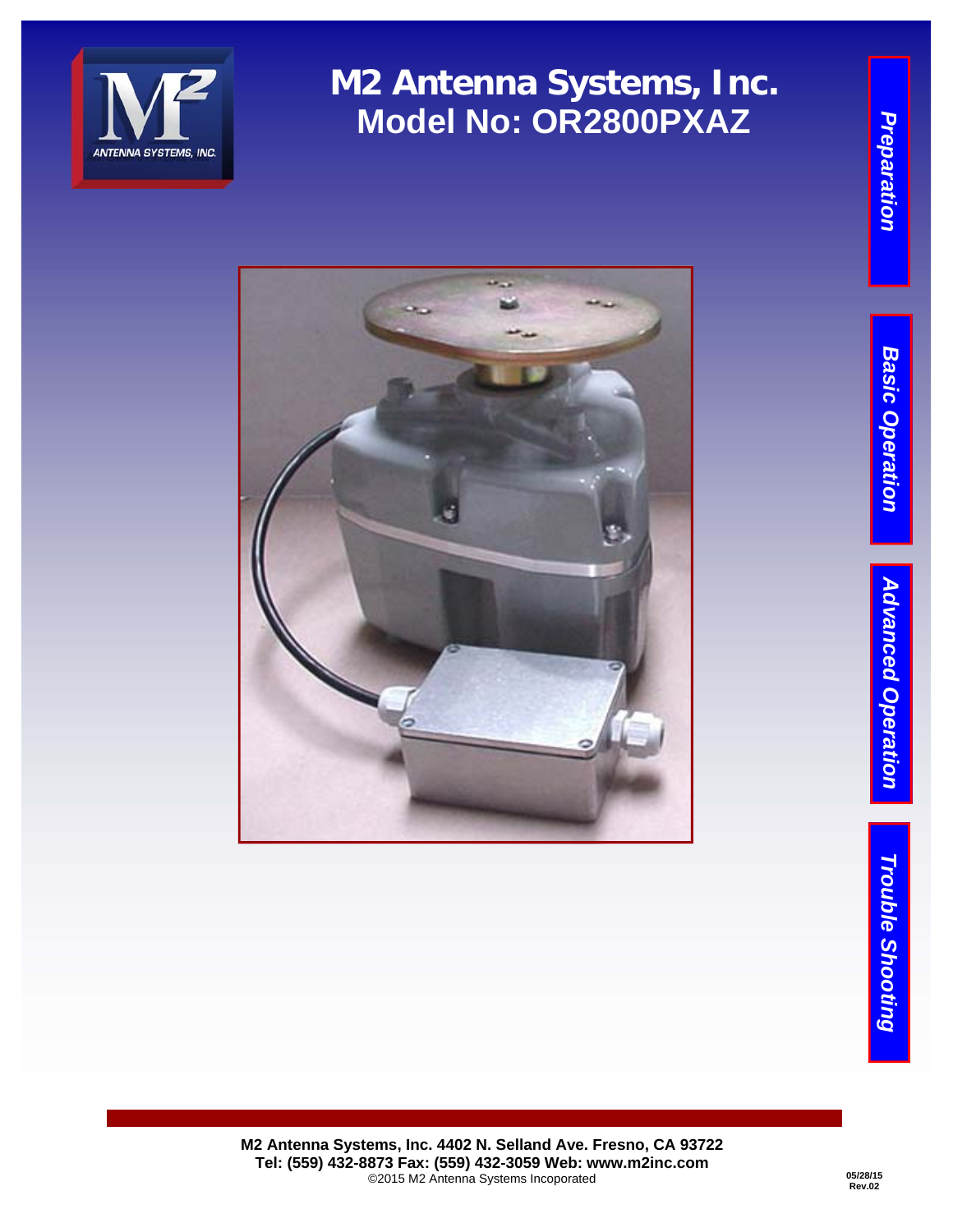# **CAUSION PLEASE READ!**

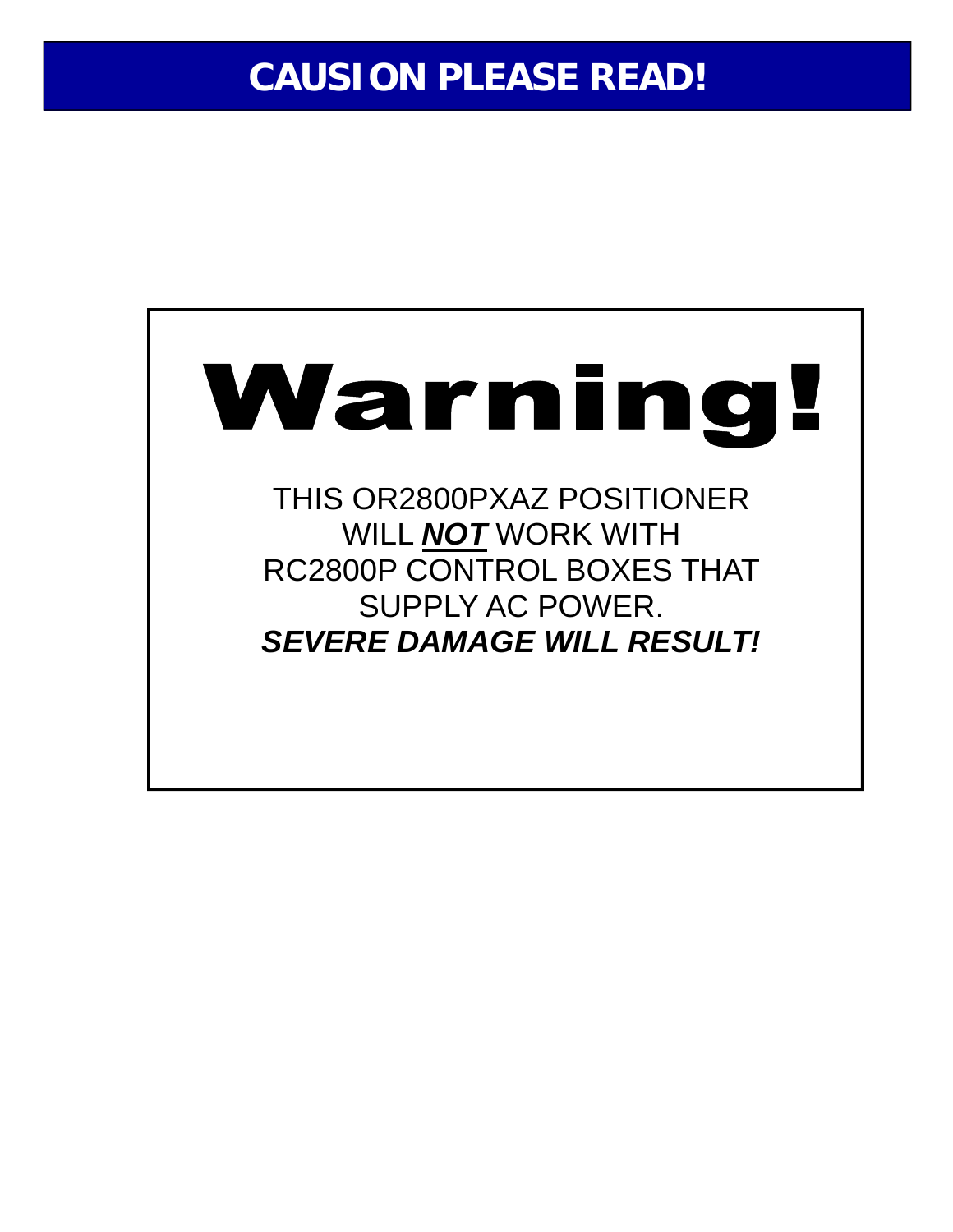#### **BUILDS THE BEST ROTATOR SYSTEM! THE NEW GREATLY IMPROVED 0R2800PX-AZ**



## OR2800PXAZ SPECIFICATIONS

| Wind Area Capacity 35 sq.ft.          |  |
|---------------------------------------|--|
| Starting Torque  4200 in. lbs.        |  |
| Rotating Torque  3200 in. lbs.        |  |
|                                       |  |
| Vertical Load Capacity 1800 lbs.      |  |
| Height of just the positioner 9.75"   |  |
| Total height to top of clamps  15.75" |  |
| Mast Size (O.D.)  1.75" up to 3-1/8"  |  |
| Rotation Speeds / 360° 55 TO 270 sec. |  |
| Rotation Range 0-360° ±14°            |  |
|                                       |  |
|                                       |  |
| Input Voltage 110 / 220 VAC           |  |
|                                       |  |
| Cable req. - min.  2-#18, 2-#22       |  |
| Weight (rotator unit)  42 lbs.        |  |
|                                       |  |

- Ductile iron, massive, toothed mast clamps
- Grade 5, 3/8-24 steel hardware
- Self-centering mast guide
- Drive plate accepts masts up to 3-1/8"O.D.

#### **NEW! 6-SPLINED OUTPUT SHAFT AND HUB**

- Large 2000 LB thrust bearing handles high mast loads with low friction
- Lengthened and hardened output shaft
- Heat-treated, machined steel gear train
- Prop-pitch style torque plate
- Magnetically actuated pulse circuit for accurate heading and target accuracy

#### **NEW DC MOTOR WITH HIGH TORQUE 5:1 SPEED RANGE (see specs)**

Precision wormdrive - cannot be reversed by mast torque.

 Standard Ham M etc. 3" x 3" bolt pattern +2 xtra holes,- fits inside towers like Rohn 25 & up, Triex LM-354 & up U.S.Towers TX438 & up.

### **CONTROL UNITS**

**RC2800PXAZ Programmable Control Unit WITH RS232 INTERFACE** 

**RC2800PRK DUAL for AZ-AZ or AZ-EL control of OR2800 and MT3000AEL or prop pitch.** 

All control units feature RS232 port for computer control. Manual operation standard with 10 programmable presets plus 1 flexible preset, Programmable Speed and Ramped start and stop, 0.5° target accuracy. (Works with the "DX4WIN" logging program plus Nova and Skymoon for satellite and moon tracking). No other hardware required. Optional prop pitch rotator control.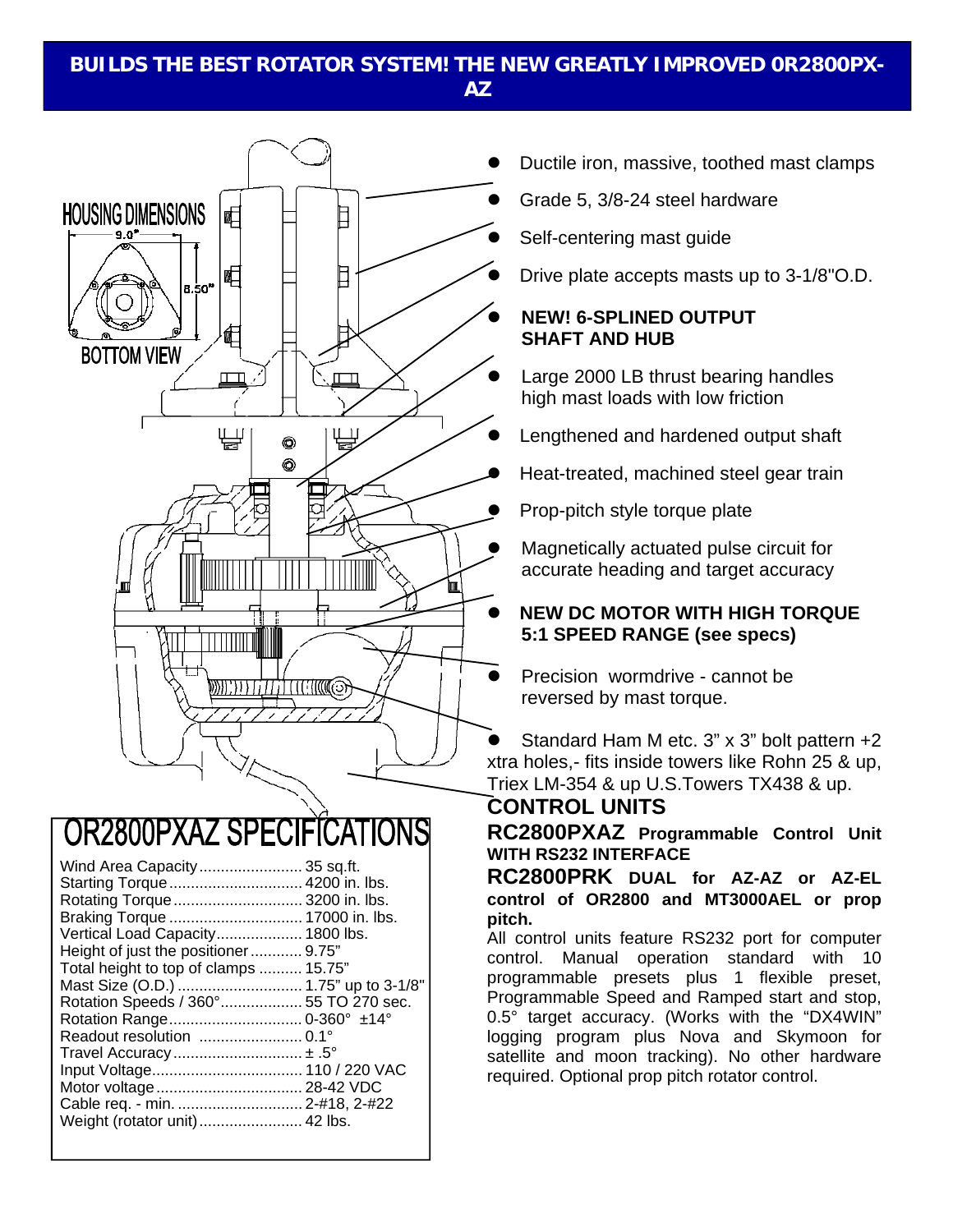## **OR2800PXAZ POSITIONER MANUAL**

### **TOWER-MOUNTED INSTALLATIONS**

**NOTE: THROUGHOUT THIS MANUAL WE USE THE WORD "POSITIONER" IN PLACE OF THE MORE COMMON TERM "ROTATOR" THIS SYSTEM IS USED ALL OVER THE WORLD FOR BOTH AMATEUR AND COMMERCIAL/GOVERNMENT APPLICATIONS. UNIVERSALLY UNDERSTOOD TERM THAN "ROTATOR". THE QUALITY, HIGH READOUT AND POINTING ACCURACY PUTS THE OR2800DC IN THE "POSITIONER" CATEGORY.** 

### **WARNING:**

 MAKE SURE THAT THE POSITIONER UNIT, CABLE, AND **YOU** DO NOT COME IN CONTACT WITH HIGH VOLTAGE WIRES. POWER LINE VOLTAGES CAN KILL OR CAUSE SERIOUS INJURY.

A GROUND SYSTEM FOR LIGHTNING PROTECTION IS RECOMMENDED.

 $\rightarrow$  USE PROPER SAFETY BELTS AND TOOLS DURING INSTALLATION.

#### **PRE-INSTALLATION TIPS AND CONSIDERATIONS:**

1. For best results, test and calibrate the OR2800PXAZ System (positioner, cable, and control unit) on the ground BEFORE installing the positioner on a tower. This will familiarize you with the components and controls, their proper function, and allow testing of the terminal wiring and connector. Upon completion, the positioner can be run to a known compass or landmark heading. After the positioner is installed the antenna is simply aligned to that heading and installation is complete. Also see the Control Unit Instructions.

#### NOTE: Mast clamp bolts are supplied 1-3/4 to 2-1/2" masts. Contact M<sup>2</sup> if you need longer *bolts.*

2. Grade 5 and better steel hardware (zinc-plated) is used in place of stainless steel where hightorque and/or shear strength are required.

3. The base of the positioner is designed to mount to a flat plate using a 3" square hole pattern drilled to clear 3/8 bolts. Most standard mounting plates supplied by tower manufacturers are predrilled to the standard 3" pattern, but some may need to be drilled out to 3/8". Six 3/8-24 x 3/4" bolts are provided for plates 1/4" or less thick. Longer bolts must be used if the mounting plate is thicker. *At least 3/8" to 1/2" must extend above the mounting plate to thread into positioner.* Recently we added two more *OPTIONAL* mounting bolt holes to the bottom casting. Refer to "HOUSING DIMENSIONS AND HOLE PATTERN" page.

4. Positioner installation may vary depending on tower type. The Rohn 25G tower is the smallest that will accept the OR2800DC Positioner and only in the TOP section that tapers into a mast guide-tube. The positioner cannot *EASILY* be installed in any other part of the tower. Other tower types may require the positioner to be inserted through the diagonal bracing. Where installation clearances are minimal it may be helpful to remove the DRIVE PLATE:

To remove DRIVE PLATE Remove the 1/4-20 bolt in the middle of the drive plate. Then lift the plate up and off of the splined driveshaft. Gentle prying with two large flatblade screwdrivers will usually get a stuck plate moving. In extreme cases replace the center bolt to about 1/8" from tight and use a wheel or gear puller to remove the plate. Pressing on the centerbolt while holding the plate will force the hub and plate off the splined shaft.

#### 5. **POSITIONER DUTY CYCLE**

The OR2800DC Positioner motor and RC2800DC Controller is designed for maximum torque in Intermittent duty and is thermally protected. Continuous operation for more than 30 minutes at a time may cause overheating and temporary stoppage. After a few minutes to cool, the motor will again be ready for normal operation.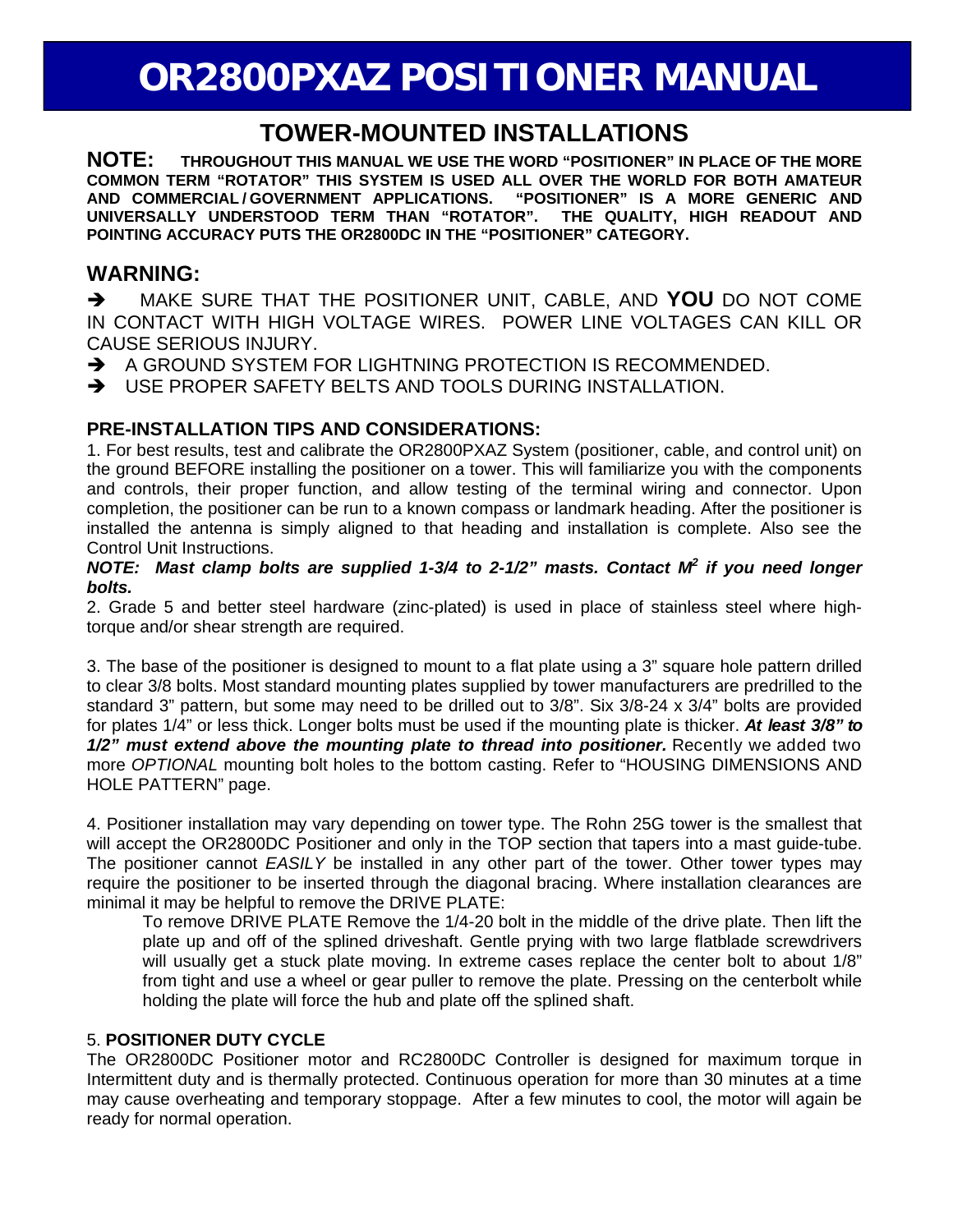#### **INSTALLATION :**

**To minimize trips up and down the tower, review the installation instructions and carefully preplan the process of integrating mast, antenna(s), and positioner. Installation varies depending upon components already in place, new components to be installed, etc. Always use a safety belt and use your best judgment when working on a tower.** 

1. If installation permits, while the positioner is on the ground, run it to a known true heading or landmark heading that you will use to orient the antenna(s).

2. Install the positioner in the tower and secure to the base-plate with four (4) 3/8-24 x 3/4" bolts and flatwashers, lockwashers are not included. Use nylocks now. (For plates over 1/4" thick-see Preinstallation Note #2). No particular orientation is necessary at this point of the installation. Install for convenient hardware and cable connections. Install control cable and route up to the top of the section if it is a crankup tower or down the leg of a fixed tower. Secure every 6' or so with nylon ties or electrical tape.

3. Reinstall the drive plate on the drive shaft, if removed. Reinstall the short 1/4-20 bolt and 1/2" spacer on to the center of the drive plate . Then set the triangular-shaped MAST-CENTERING GUIDE over the bolt and spacer in the center of the drive plate.

4. Mount the CABLE JUNCTION BOX at a convenient location on the tower near the rotator. Alternately SLICE YOUR CABLE to the OR2800 cable and place the junction box at the base of the tower. This aids in trouble shooting and running the rotator form the base of the tower during installation of maintenance of antennas. Apply Scotchguard or equivalent water seal/repellent as required.

#### *If you haven't already run positioner to a selected heading, do it now.*

*SYSTEM CALIBRATION*. It is assumed that the OR2800 has already been calibrated to the RC2800 control box. IF NOT, RETURN TO THE RC2800PXAZ MANUAL AND DO THE "QUICK CAL" PROCEDURE in program mode "P0". This procedure runs the rotator AUTOMATICALLY to the COUNTER CLOCKWISE LIMIT SWITCH IN THE ROTATOR and a heading of "L346". This heading is 14 degrees COUNTER CLOCKWISE from 0.00 degrees (TRUE NORTH) If you reference alignment heading is TRUE NORTH, run the rotator CLOCKWISE ("CW or UP" BUTTON) to a heading of 0.00 on the RC2800PXAZ. If mast and / or antenna(s) are not already in place they may be installed now and TIGHTENED HEADING AT TRUE NORTH in conjunction with step 5, 6, 7 AND 86.

5. Attach the two (2) MAST-CLAMPS to the drive plate with four (4) 3/8-24 x 2" bolts, flatwashers, and locknuts. DO NOT TIGHTEN YET. Now allow the mast to come down onto the center-guide and slide the mast-clamps up against the mast. Install the 3/8-24 x 4" bolts into the clamps, using a flatwasher under each head and another flatwasher and a locknut at the threaded end.

6. Hand rotate mast and antenna (s) to selected heading already in positioner. Tighten all mast clamp bolts. FOLLOW THE BOLT TIGHTENING SEQUENCE OUTLINED BELOW. IT IS CRITICAL FOR A SECURE MAST!

A. Tighten the six 3/8-24 x 4" bolts just enough to bring the entire length of the clamps into contact with the mast.

B. Tighten the  $3/8-24 \times 2$ " bolts so that the clamps are flat against drive plate and jaws are parallel.

- C. Completely tighten the six 4" bolts.
- D. Completely tighten the four (4) 2" bolts.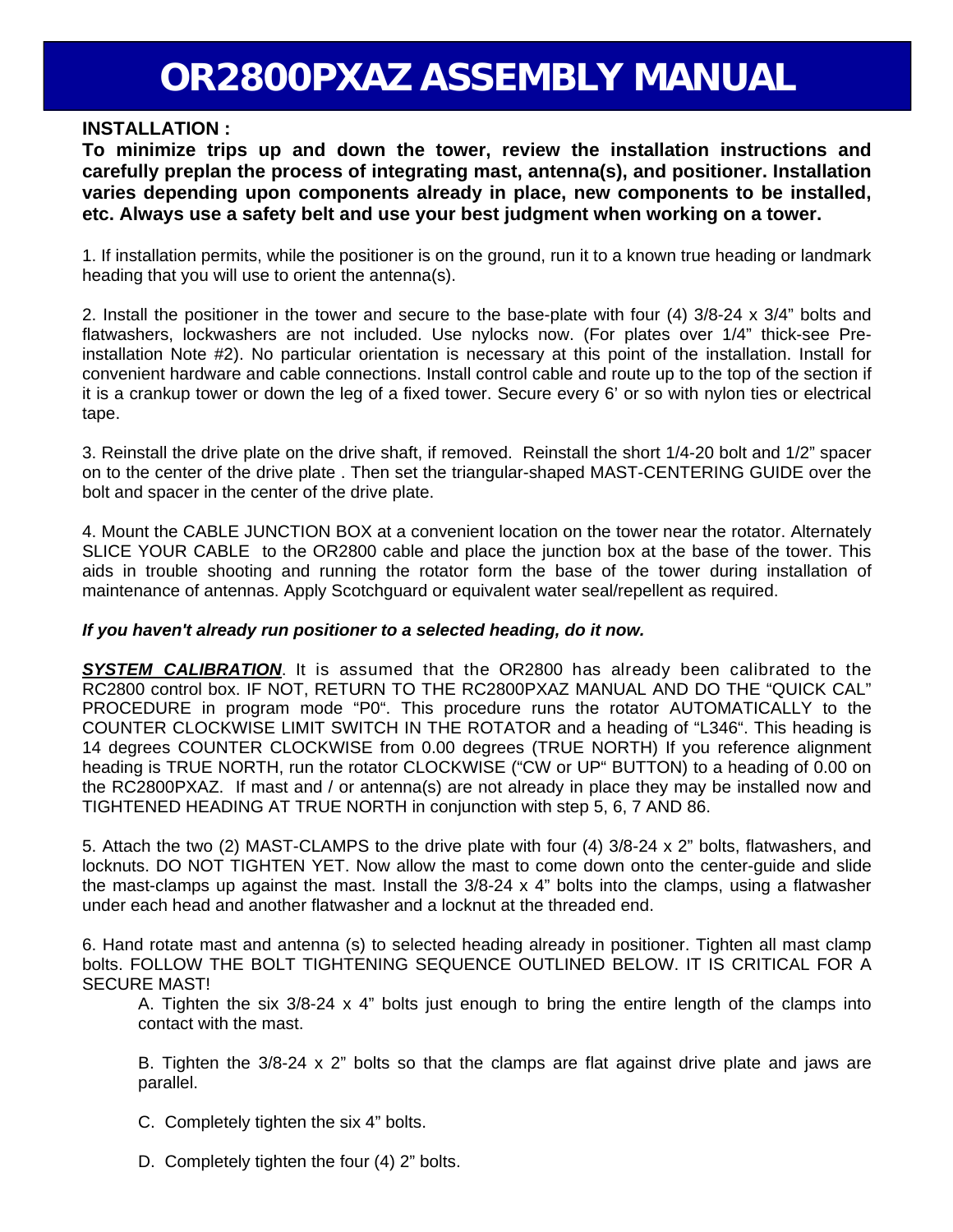#### E. **IMPORTANT NOTE:**

The mast clamps provided with the positioner, when properly tightened, will not allow the mast to slip under normal weather variations. However, during extreme wind conditions a large antenna or array can generate extreme torque forces on the mast. In this instance, a small amount of mast slip is possible and even desirable. Slip may actually help prevent serious damage to the antenna, tower, and / or positioner components. For this reason, **DO NOT "PIN" THE MAST TO THE POSITIONER. PINNING THE MAST WILL VOID THE OR2800DC WARRANTY.**

#### **GENERAL INFORMATION AND TROUBLE SHOOTING**



### *WARNING:*

*MOTOR VOLTAGES CAN CAUSE DAMAGE TO THE PULSE COUNTING REED SWITCH. THIS CAN OCCUR IF THE JUNCTION BOX IS WIRED INCORRECTLY. PLEASE CHECK YOUR WIRING CAREFULLY BEFORE CONNECTING THE CABLE TO THE RC2800PXAZ CONTROLLER*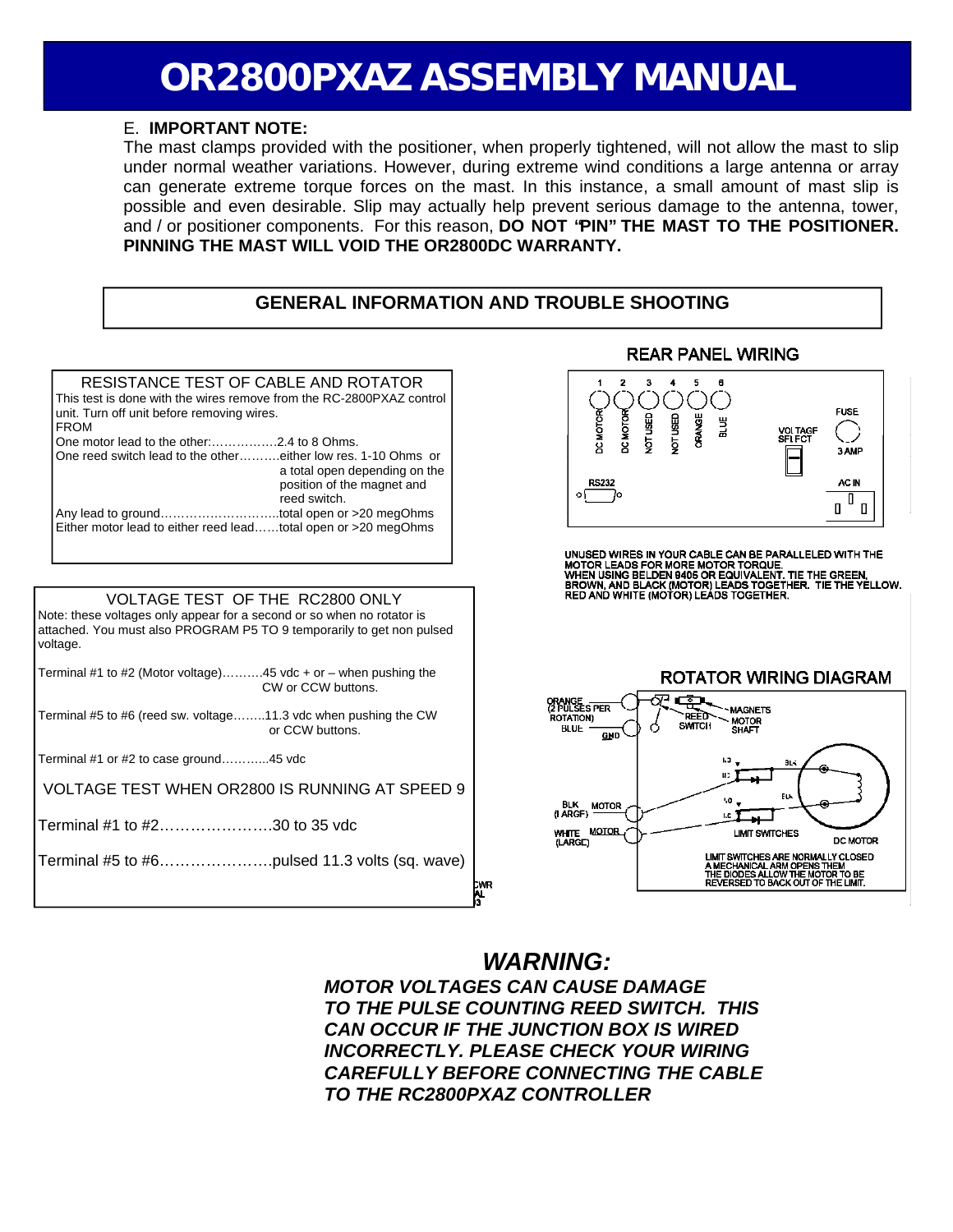This unit is a replacement for the original Conxall 7 pin connector. The accompanying sketch shows all the parts in an exploded view. Assembly should be self explanatory.

This terminal block allows easy field connections and easy access for trouble shooting and voltage measurements at or near the rotator. The housing has a sealing cover and the cable grips are also plastic and form a good seal at the exterior to the housing and where the cable enters. Even so as we all know Mother Nature finds ways to get moisture inside. We recommend you take added precautions based on your personal environment to seal around the cable grips and where the cables enter the cable grip. RTV sealant works well if placed on the mating face just prior to grip installation on the housing. Then tighten the grip onto the nut inside the housing. Once the cables are installed and all connections completed with the cover on, then the cables can be sealed with coax seal, etc.

Six terminal positions have been provided This unit can replace any existing connector on an older OR2800 AC unit with 3 motor leads and two reed switch leads. The order in which you place your leads is up to you but logically it makes sense to duplicate the wiring on the rear panel of the RC2800 AC or DC control unit.

We have provided a terminal block for wire sizes up to #12 AWG. Since most rotator cables have at least 8 wires, it is advantageous to double or triple up the unused wires to get the most power possible to the rotator, particularly on runs over 250 feet..

If you have an OR2800 AC rotator, (3 motor leads) pair up the Green wire with the Large black wire and insert both into one end terminal position. White and Yellow can be paired and inserted into the next position. Red and Brown can be paired to complete the motor leads. The other two leads, normally Orange and Blue, are the reed switch leads and since only 5 mills of current flow when the reed switch closes, there is no need to pair up to reduce voltage drop. Connect the Orange wire in terminal [position #5 and Blue in the last position, #6 Note: your colors may vary. Use two of the smallest wires for the reed switch leads. These are the Orange and Blue leads coming out of the rotator. Black, White and Red are the motor leads from most older AC units.

If you have an OR 2800 DC unit, White and Black are the motor leads coming from a DC OR 2800. In your long cable run, Black, Green and Brown can be twisted together and inserted in the end terminal position. White, Yellow and Red can also be twisted together and inserted in terminal position #2. The remaining Orange and Blue wire can be inserted into terminal positions #5 and #6 respectably.

#### WIRING THE TERMINAL BLOCK:

Sometimes it may be easier to wire into the terminal block while it is above the housing. Remove two of the sub plate mounting screws on the long side of the housing. Loosen the other two screws and slide the sub panel and terminal block out of the housing. Strip off about 3" of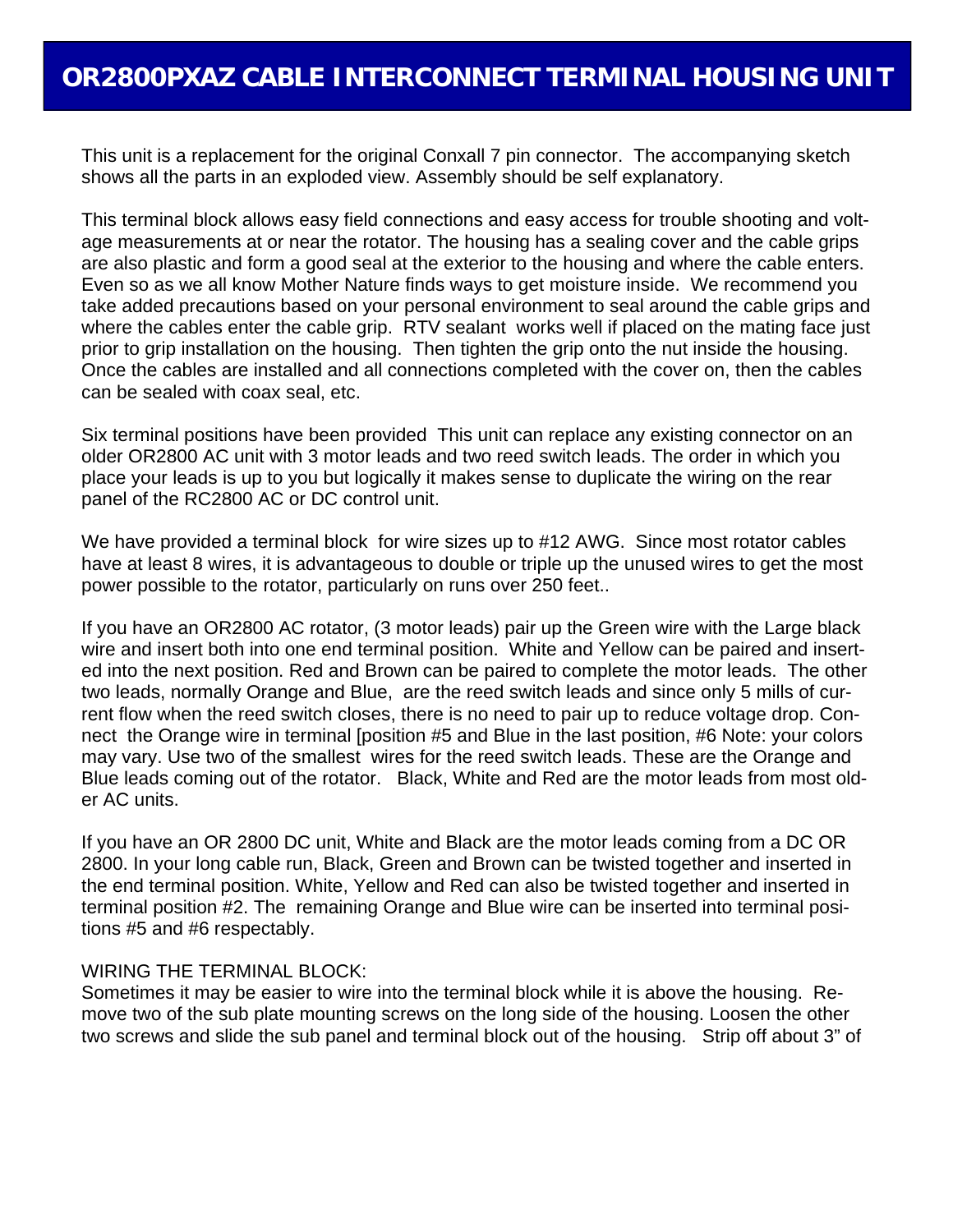the cable jacket and insert in into and through one of the cable grips so you have plenty to work with. Strip off about 1/4" to 5/16" of insulation on each wires to be used. Twist the bare leads together and insert into the terminal holes and tighten. Once one cable is done, then do the same thing with the other cable and wires. When all the leads are in place and tightened securely, replace the sub plate and tighten the 4 screws holding it down. Pull back the excess cable and make sure the outer jacket of each cable is well into the cable grip. Tighten each cable grip until the cables won't slip and the seal is complete around the cable. Smaller cables may have to be enlarged with tape so the cable grips can do their job. Install the cover and tighten all 4 screws evenly to create a good seal.

#### MOUNTING THE HOUSING:

The mounting plate is provided so the housing can be mounted on a tower leg using a Unicradle. This mounting is optional and the plate is optional. The four holes in the hosing can be used for other mounting methods. The holes are blind and will not affect the integrity of the housing.

#### CABLE ROUTING:

Whenever possible route cables down and away from the housing. This prevents water from running down the cable and finding its way into the housing. Form 'Drip Loops' in the cable so water can run away from the housing and then drip off the cable.

### OR2800PXAZ POSITIONER: **CABLE INFORMATION**

Proper cable size is necessary to minimize voltage drops that occur with long runs of cable. The following chart indicates the correct gauge of wire that is recommended for various lengths of cable. **NOTE: Voltage drop is critical for terminals 1 and 2 for the DC motor.** Terminals 5 and 6 are for the digital pulse feedback and wire size is not critical.

| LENGTH OF CABLE             | -MINIMUM GAUGE                                         |                                          |
|-----------------------------|--------------------------------------------------------|------------------------------------------|
| (control box to positioner) |                                                        | Terminal / Pin 1, 2 Terminal / Pins 5, 6 |
| 125 Feet* (38M)             | #18                                                    | #22-24                                   |
| 125-200** 28-61M)           | #16                                                    | #22-24                                   |
| 200-300 (61-91M)            | #14                                                    | #22-24                                   |
| 300-450 (91-137M)           | #12                                                    | #22-24                                   |
|                             | *Belden 8448 or equivalent **Belden 9405 or equivalent |                                          |

We recommend Belden 9405 or the WIREMAN equivalent. The WIREMAN also has produced a special OR2800 cable just for long runs of 250 to 600 feet. The Cable is 2 #12 wires and a shielded pair of #18 gage wires with a bare drain lead. Belden 8448 or equivalent can be used for cable runs of 125 feet or less.

**NOTE:** Occasionally Belden reverses the wire sizes of the red and white wires.

**HINT:** When combining conductors note that when two wires of equal gauge are in parallel the new equivalent gauge is determined by subtracting 3. For example, two 16 gauge wires in parallel is 16 minus 3, or 13 gauge.

#### **PREPARING THE CABLE AND THE TERMINAL HOUSING**

The OR2800PXAZ Positioner has a 5-6 foot cable pigtail. A terminal housing or box is supplied and should be placed at a convenient location either up on the tower near the rotator **or** at the base of the tower which allows for rotator control by the RC2800PXAZ from the base of the tower. This is handy for troubleshooting, installation and maintenance of the antenna system. Prep the cable leads by removing about 3" of the outer jacket. Strip about 1/4" of insulation off each lead and solder tin the lead if possible. Assemble the housing as shown on the drawings.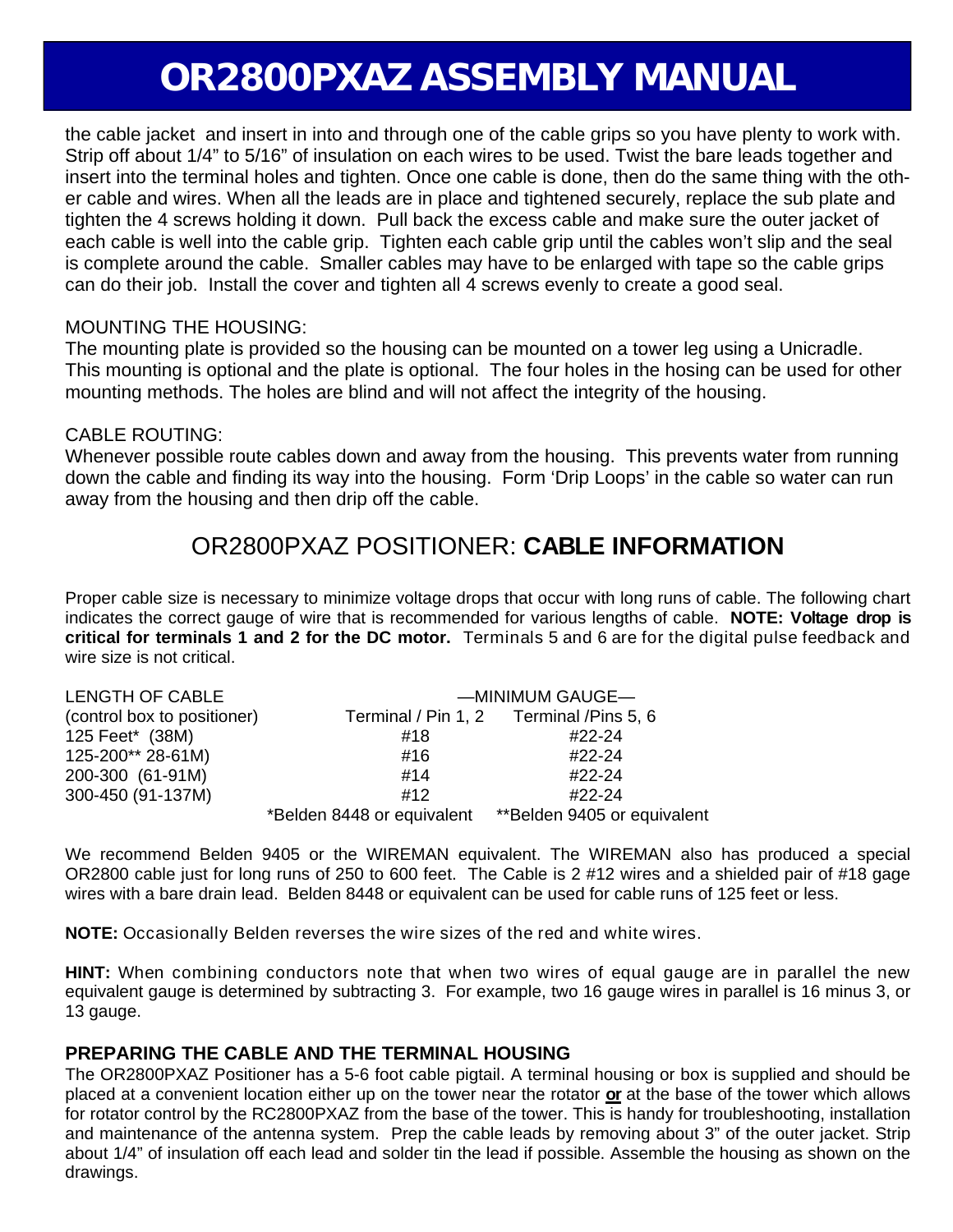



#### **PARTS LIST:**

| Nut, 1/4-20                | 2.            |
|----------------------------|---------------|
| Washer, 1/4 Split Ring     | $\mathcal{P}$ |
| Screw, 8-32 x 1            | 4             |
| Nut, 8-32 Nylock           | 4             |
| Screw, 6-32 x 3/8 type F 4 |               |
| Hardware bag from Bud      |               |
| Box kit AN-1304            |               |
|                            |               |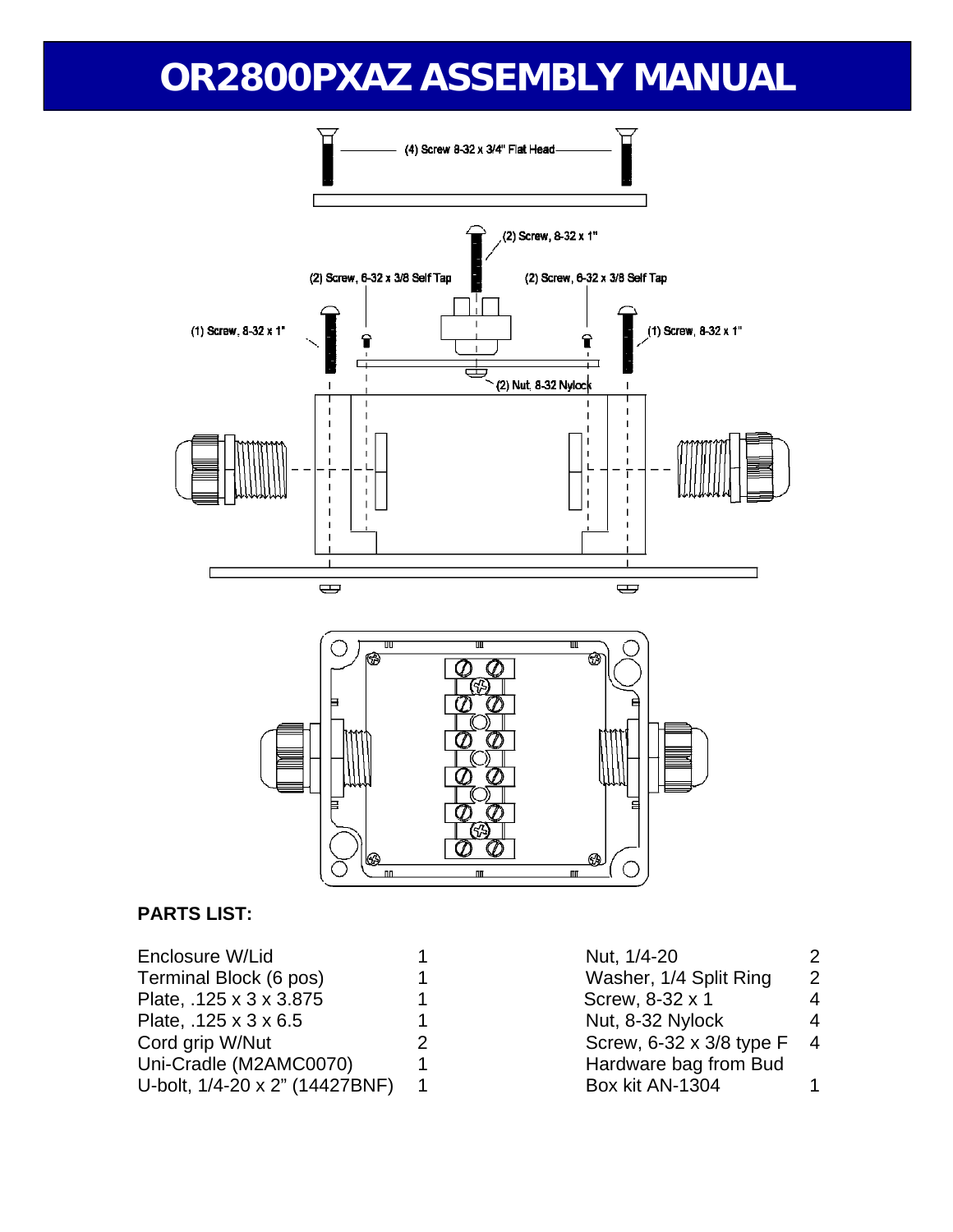### **OR2800PXAZ POSTIONER HARDWARE AND DIMENSIONS**